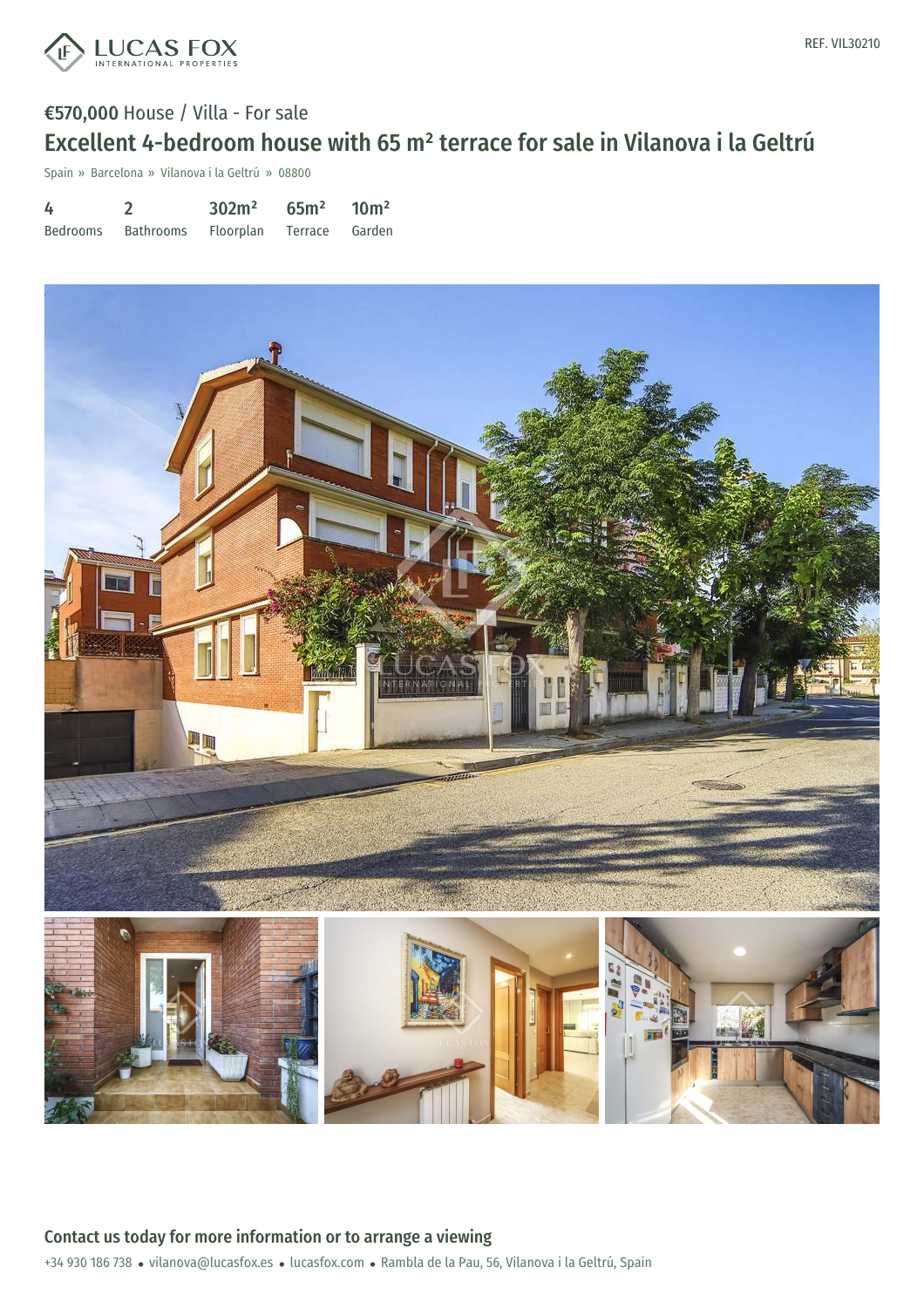REF. VIL30210



# €570,000 House / Villa - For sale Excellent 4-bedroom house with 65 m² terrace for sale in Vilanova i la Geltrú

Spain » Barcelona » Vilanova i la Geltrú » 08800

| 4        |           | 302m <sup>2</sup> | 65 <sup>m²</sup> | 10 <sup>m²</sup> |
|----------|-----------|-------------------|------------------|------------------|
| Bedrooms | Bathrooms | Floorplan         | Terrace Garden   |                  |

### OVERVIEW

### Fabulous triple-aspect house, totally exterior facing, with a large garden, for sale in a residential area of Vilanova, close to all services. A great opportunity for its exclusive features and its location.

This beautiful semi-detached house welcomes us with a cozy garden that leads us to the front door of the house, on the main floor. Upon entering, we find a hall with a built-in wardrobe, ideal for leaving coats and shoes. On this floor, the living-dining room is located with the dining area and the living area well differentiated. The dining room has large windows that provide light all day and open to the magnificent 65 m² patio, with a large porch, where you can enjoy the shade. This outdoor space has a wonderful built-in barbecue, to celebrate lunches and dinners outdoors and the patio has an area to place armchairs as a chill-out, ideal for relaxing. It is a space that offers great privacy to enjoy family moments.

On this same main floor, there is also the kitchen diner, with large windows that create a very bright atmosphere, which in turn gives spaciousness to the room. The kitchen is equipped with appliances, gas stove, oven and built-in microwave and has an area to place a table and several chairs, as well as a laundry room. Finally, there is a toilet to serve this area.

On the first floor, there are three double bedrooms, all of them exterior facing and with fitted wardrobes. One of them has access to a balcony. The master bedroom has an elegant four-piece complete bathroom, with a shower with a hydromassage column and double sink. The floor is completed with a four-piece bathroom with a bathtub.

On the top floor, there is a large loft ideal to enable as a multipurpose area, games area, bedroom, gym and also [with](mailto:vilanova@lucasfox.es) access to a [terrac](https://www.lucasfox.com)e-solarium, perfect to enjoy sunbathing with total privacy.

From the main floor, we access the private garage with capacity for three or four cars. It also has a multipurpose room with a large custom-made wardrobe, machinery area and a small cellar. Lastly, it offers a spectacular spa room with wooden floorboards and a heated swimming pool, equipped with a water jet, a jacuzzi function and a counter-current swimming system. An oasis to relax within your own home.



#### [lucasfox.com/go/vil30210](https://www.lucasfox.com/go/vil30210)

Garden, Heated swimming pool, Indoor swimming pool, Terrace, Jacuzzi, Spa, Private garage, Natural light, Parking, Air conditioning, Balcony, Barbecue, Built-in wardrobes, Chill out area, Double glazing, Equipped Kitchen, Exterior, Heating, Playroom, Solar panels, Storage room

### Contact us today for more information or to arrange a viewing

+34 930 186 738 · vilanova@lucasfox.es · lucasfox.com · Rambla de la Pau, 56, Vilanova i la Geltrú, Spain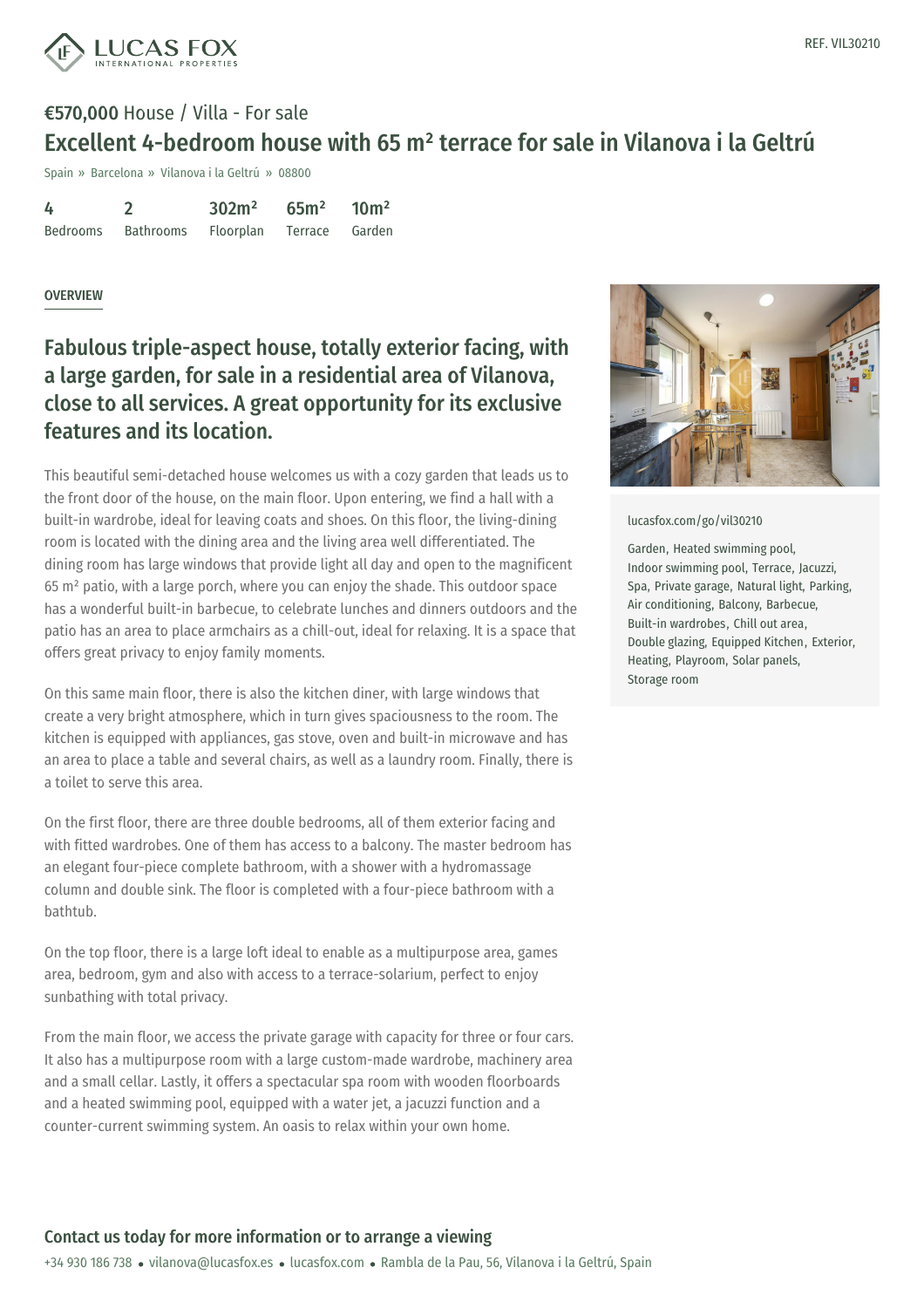

## €570,000 House / Villa - For sale Excellent 4-bedroom house with 65 m² terrace for sale in Vilanova i la Geltrú

Spain » Barcelona » Vilanova i la Geltrú » 08800

| 4        |           | 302m <sup>2</sup> | 65m <sup>2</sup> | 10 <sup>m²</sup> |
|----------|-----------|-------------------|------------------|------------------|
| Bedrooms | Bathrooms | Floorplan         | Terrace          | Garden           |

The house has heating by gas radiators, air conditioning, alarm, kitchen equipped with oven, built-in microwave and gas stove, partitions in the bathrooms, built-in wardrobes and solar panels.

It should be noted that the house is corner and has a good sunny aspect; In addition, all its rooms are exterior, which brings incredible natural light to the interior.

In short, an exceptional dream home to enjoy with the whole family, ideal to reside all year round and enjoy the comfort that living in Vilanova offers, in a residential and privileged area a few minutes from the centre and with all the services at your fingertips.